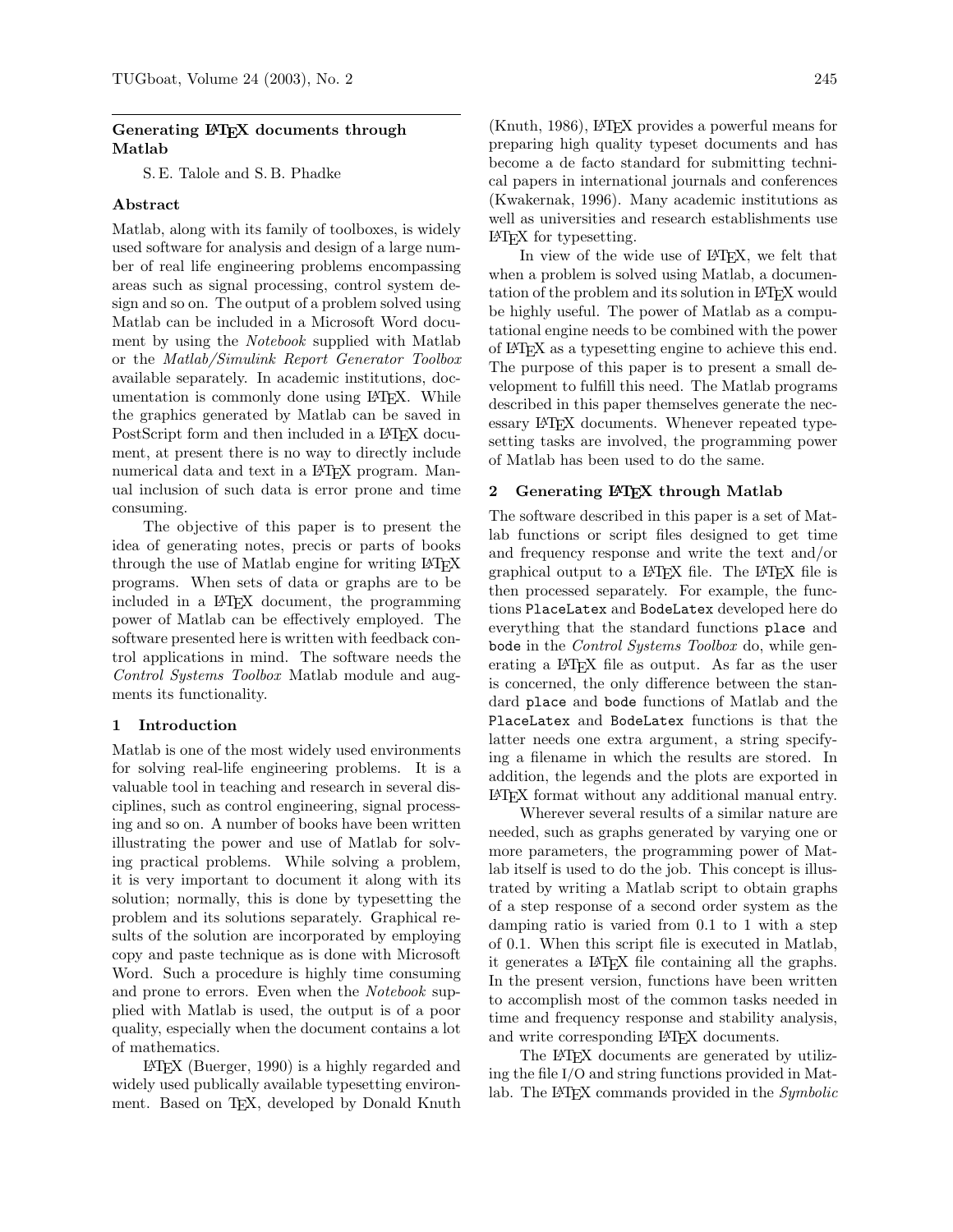Math Toolbox can facilitate the document generation but are not essential. Knowledge of basics of feedback control is utilized in generating appropriate strings by interpreting the results generated by Matlab so that the documentation will appeal to the control engineer. In the next section the use of PlaceLatex and BodeLatex for automatic generation of a L<sup>A</sup>TEX document is illustrated by examples. Further, a Matlab script file which generates a LAT<sub>EX</sub> document by employing the programming power of Matlab is also presented.

The L<sup>AT</sup>EX file generated by these programs can be processed in any standard LAT<sub>EX</sub> implementation. It may be noted that many L<sup>A</sup>TEX implementations are freely available. On the Matlab side, the mfile (Matlab scripts) functions require the Control Systems Toolbox. Following similar procedures, several other functions can be developed for step response, Nyquist stability, Routh stability, lead and lag compensation, etc., to provide for commonly needed tasks in control system analysis and design.

# 3 Examples

In this section, the use of the new PlaceLatex and BodeLatex functions, as well as the script file developed in the present software, are presented.

# 3.1 Pole placement problem

Consider a dynamic system, the state space model of which is

$$
\dot{x} = \begin{bmatrix} 0 & 1 & 0 & 0 \\ 20.601 & 0 & 0 & 0 \\ 0 & 0 & 0 & 1 \\ -0.4905 & 0 & 0 & 0 \end{bmatrix} x + \begin{bmatrix} 0 \\ -1 \\ 0 \\ 0.5 \end{bmatrix} u \quad (1)
$$

It is desired to place the closed loop poles at  $-2 \pm j3.464$ ,  $-10$ ,  $-10$ . The K=place(a,b,p) command available with the Control Systems Toolbox (Mathworks, 1998) gives the state feedback gain vector  $K$  such that the closed loop poles of the system are as specified in vector  $p$ . The arguments  $a$ and b are the system and input matrix of the open loop system. However, if one wishes to document this problem and its solution, one will have to typeset it separately by manually entering the arguments of the Matlab function as well as the output generated by Matlab. We wish to avoid this manual entry.

To generate the documentation automatically, a new Matlab function PlaceLatex has been written, which when invoked along with its arguments, generates a L<sup>A</sup>TEX document. For example, using

PlaceLatex(a,b,p,'placex.tex')

creates placex.tex, which can be processed like any L<sup>A</sup>TEX document. The PlaceLatex function is written by using the low level Matlab programming commands. The function commences with the function definition:

### function out = PlaceLatex(a,b,p,filename)

which declares that the function needs four arguments: the Matlab input data and the L<sup>A</sup>TEX file to write, as described earlier.

Next, the software checks whether four arguments are in fact specified:

```
if nargin z = 4
```
error('Must have 4 input arguments!') end

The file named by filename as specified by user is opened for writing:

## fid=fopen(filename,'w');

The function exports text as well as numerical results through the Matlab command fprintf. The function fprintf can be used in a variety of ways. Static text relevant to the problem can be generated by commands like

fprintf(fid,'Consider a system the state space model of which is  $\langle n' \rangle$ ;

Similarly, the statement

fprintf(fid,'\\begin{center}  $\text{\$ }\setminus\text{ dot } x\text{\$'}$ 

generates simple L<sup>A</sup>TEX code for opening the centering environment and writing  $\dot{x}$ . Backslash is an escape character in Matlab strings, thus we double it to get one backslash in the LAT<sub>EX</sub> output file.

The most interesting use of fprintf, however, is for writing dynamic text that is not physically entered by the user. An example of this is

# fprintf(fid, $\sqrt[3]{g}$  &',a(i,j))

A section of code that can generate an array a of numbers is as shown below:

```
ao=length(a);
for i=1:ao
   for j=1:ao
       if j==ao
          fprintf(fid,'%g \\\\',a(i,j));
       else
          fprintf(fid,\sqrt[3]{g} \frac{k}{q}, a(i,j));
       end
   end
```
end

This Matlab code will insert the elements of a square matrix in a L<sup>A</sup>TEX document. With the addition of suitable commands, full code for displaying the matrix can be generated. A point worth noting is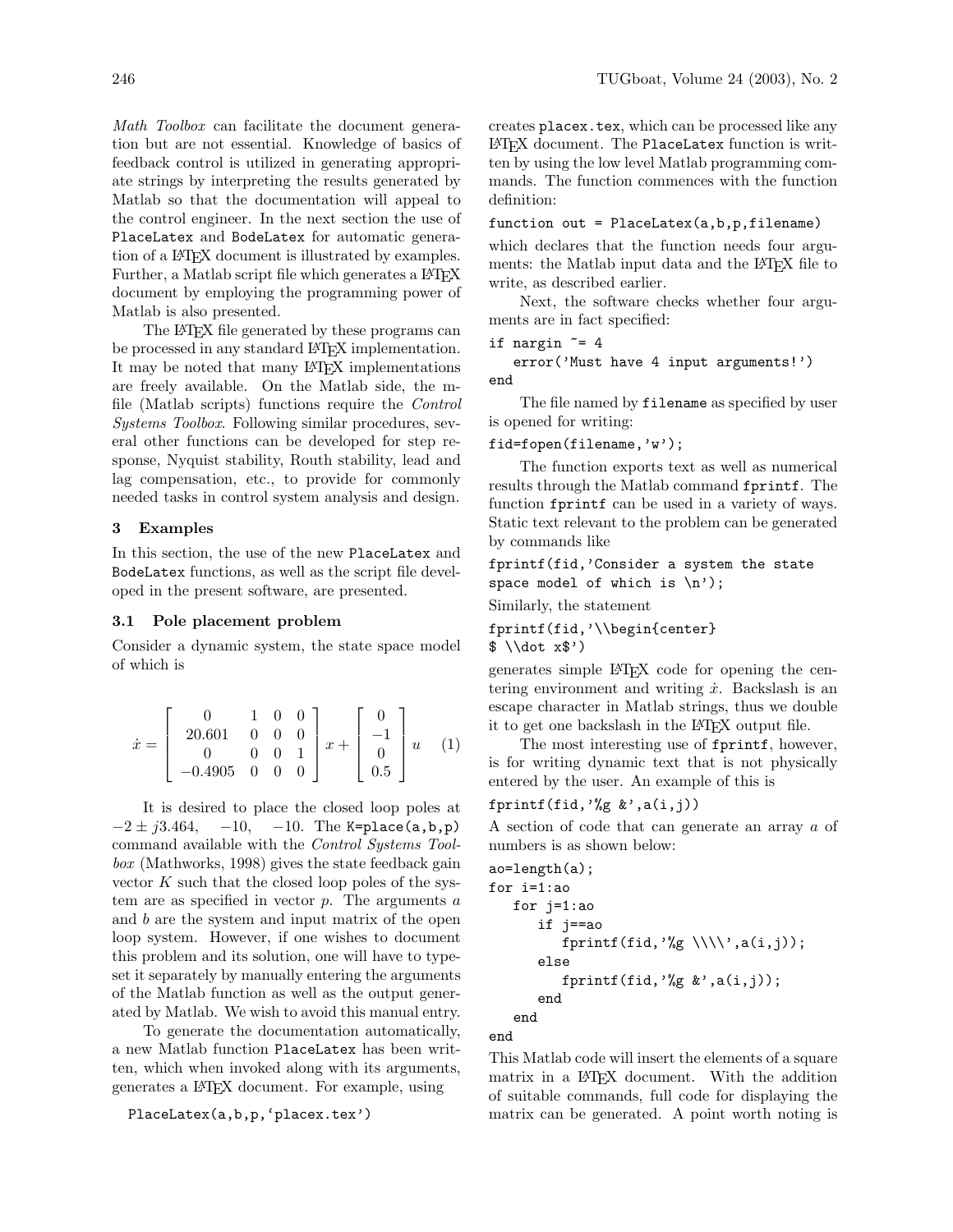that the code remains the same irrespective of the order of the matrix.

Returning to our PlaceLatex function, a technical check is made for the controllability of the system; this code is omitted. Then, the pole placement design is carried out with:

 $k = place(a, b, p)$ ;

The resulting gain matrix k is then written to the user's file with:

```
fprintf(fid,'\\begin{center}
\\mbox{State feedback
gain matrix,}
$ K = [') for i=1:aofprintf(fid,' \setminus \", k(i));
end fprintf(fid,']. $
\\end{center}')
```
Finally, the output file is closed:

#### fclose(fid);

An excerpt from the typeset LAT<sub>E</sub>X documentation for the present problem follows.

### Pole placement:

Consider a system the state space model of which is

$$
\dot{x} = \begin{bmatrix} 0 & 1 & 0 & 0 \\ 20.601 & 0 & 0 & 0 \\ 0 & 0 & 0 & 1 \\ -0.4905 & 0 & 0 & 0 \end{bmatrix} x + \begin{bmatrix} 0 \\ -1 \\ 0 \\ 0.5 \end{bmatrix} u
$$

The open loop poles of the system are

Open loop poles = 
$$
[0 0 4.53883 - 4.53883]
$$

The open loop system is unstable as pole/s are lying in RHP. The coefficients of the open loop characteristic polynomial are :

Open loop characteristic polynomial coefficients  $=$  $[ 1 \ 0 \ -20.601 \ 0 \ 0].$ 

The desired closed loop poles are given as : [...]

State feedback gain matrix,  $K = [-298.146 - 60.6965 - 163.092 - 73.3931].$ 

Two points about this output are worth noting:

- 1. None of the numerical data is physically entered.
- 2. The program for generating the document is totally independent of the problem being solved and documented.

# 3.2 Bode plots

For our next example, consider a feedback system the open loop transfer function of which is given as

$$
G(s)H(s) = \frac{20s + 20}{s(s^3 + 7s^2 + 20s + 50)}
$$
 (2)



Figure 1: Open loop bode plots

Frequency (rad/sec)

 $10<sup>1</sup>$ 

 $10^{-2}$  10<sup>−1</sup> 10<sup>0</sup>

To generate its bode plot, one can use the bode command as bode(num,den) where  $num = [20 20]$ and  $den = [1 7 20 50 0]$ . Execution of this command in Matlab with Control Systems Toolbox displays the bode plot of the considered transfer function.

To generate the documentation of this problem automatically, a new Matlab function BodeLatex has been written, analogous to PlaceLatex. For example, BodeLatex(num,den,'bodex.tex') creates bodex.tex, which when *latexed* generates the following (excerpted).

# Bode Plot:

This is an example of Bode plot report generated through Matlab. Consider a feedback system having open loop transfer function as

$$
G(s)H(s) = \frac{20(s+1)}{s(s+5)(s^2+2s+10)}
$$

[. . . ]

The open loop bode plots for the considered system are as shown in Figure 1. To see the gain and phase margins, one can use the  $margin$  command which gives the bode plots as shown in Figure 2.

[. . . ]

Since  $\omega g < \omega p$ , the system is stable.

 $10^{2}$